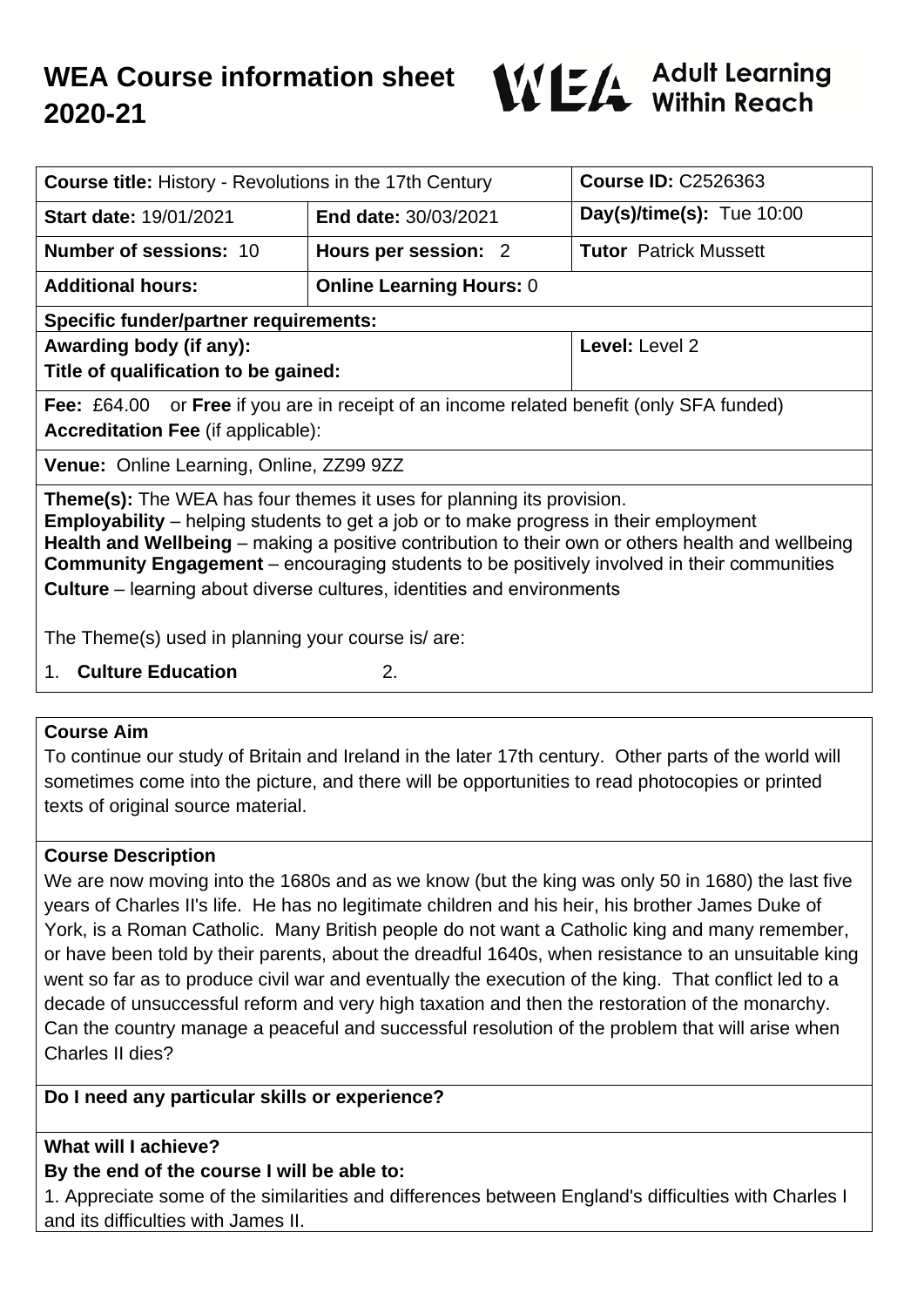2. Attempt to "square the circle" of preserving both hereditary succession to the crown and the Protestant nature of the kingdom.

3. Sketch an answer to the question Was William of Orange an invader or a rescuer?

# **What teaching methods will be used and will there be work outside of the class?**

- The WEA's digital learning platform, Canvas will be used to provide resources or to support lessons, enable assessment, provide learner feedback and for other activities for individuals away from the course. If you want to understand more about our digital learning platform please visit: http://bit.ly/WEAonline

- Most of your learning will take place in your class, but one or two sessions will be online using WEA's digital learning platform, Canvas, working by yourself or engaging with other students. If you want to understand more about our digital learning platform please visit: http://bit.ly/WEAonline

- The WEA tutor will use a range of different teaching and learning methods and encourage you and the group to be actively involved in your learning

- You may be asked to undertake additional work in your own time to support your learning

- You will be given, either in photocopy or in keyboarded format, 17th-century documents that will help you understand the history of the period and broaden your knowledge of how the English language works.

## **What kind of feedback can I expect from the tutor?**

- You will be able to keep a record of your progress and achievement using photos, audio, text or documents uploaded into the WEA's digital learning platform, WEA Canvas.

- You will be able to keep a digital portfolio of your work on WEA's digital learning platform, Canvas.
- A range of informal activities will be used by the tutor to see what you are learning which may include quizzes, question and answer, small projects and discussion
- You will have opportunities to discuss your progress with your tutor
- You will be encouraged to share your work with the group and discuss your learning
- There will be a number of tasks appropriate to your course such as written work, creating art or craft,
- video, photography or small projects. Some of these may be marked to help you progress

# **What else do I need to know? Is there anything I need to bring?**

- What you need: You will need an internet connection, speakers, a microphone and a webcam so that you can use our video learning platform, Zoom. If you'd like to understand more Zoom please visit: http://bit.ly/ZoomSpec

- You will also need access to the internet outside of your sessions. You could do this using a smart phone, tablet, laptop or a desktop computer (at home or through a library etc.).

- You will need a personal email address to join the WEA's digital learning platform, Canvas so that you can receive resources, record your progress and achievement and to work with others and share ideas. If you want to understand more about our digital learning platform please visit: http://bit.ly/WEAonline

- It would be helpful if you had access to the internet (Mobile phone, tablet or computer at home or through a library etc.)

- You may well be encouraged to read a book; this is a thing made of rectangular sheets of paper with printing on, joined along one edge. It has the advantage over most internet sites that it has been checked by someone other than its creator; and some books date from the 17th century.